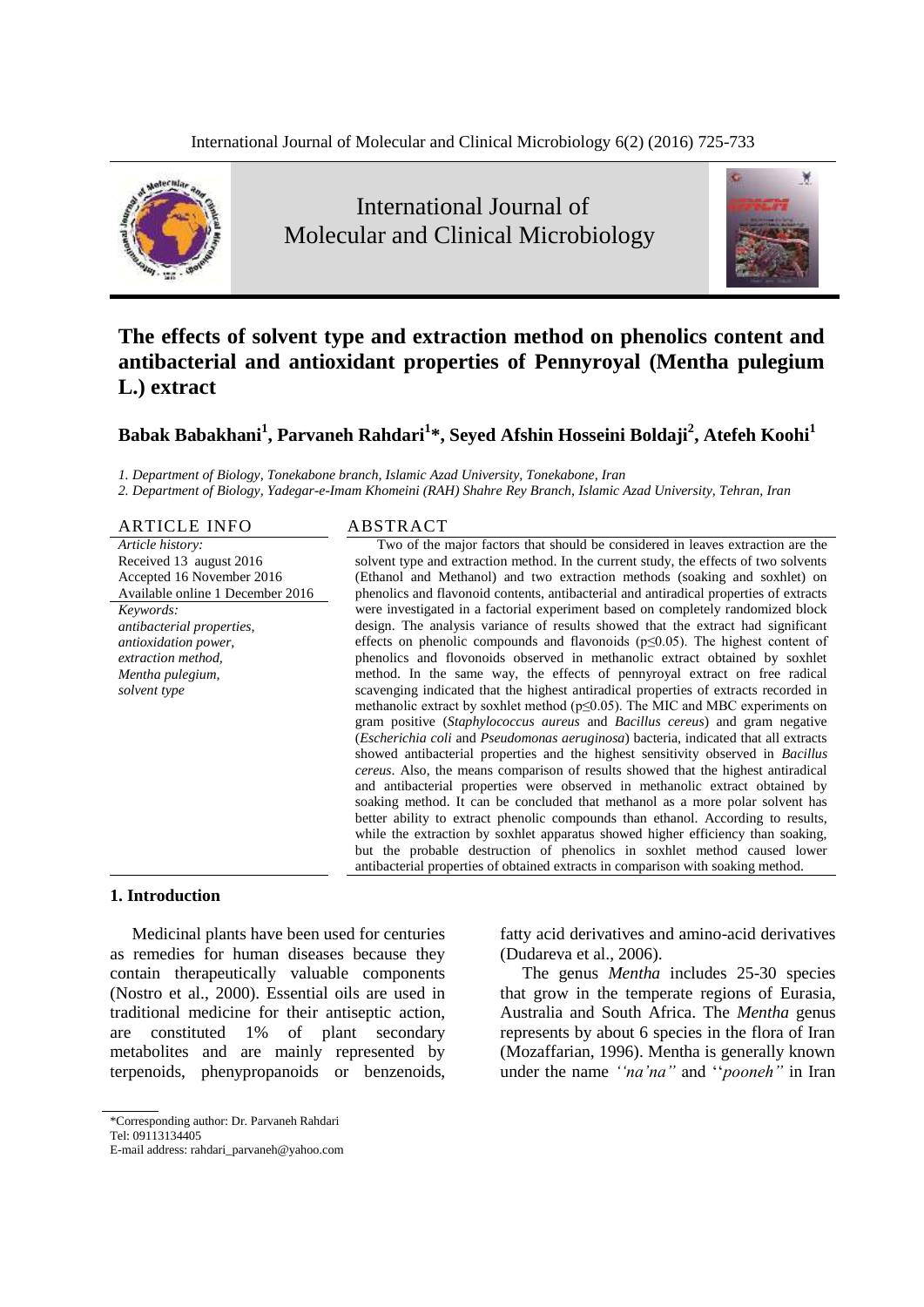and commonly used as herbal tea, flavoring agent, and medicinal plant (Nickavar et al., 2008). The mint species have a great medicinal and commercial importance. Indeed, vegetative parts of *Mentha* spp*.* are frequently used as additives in commercial spice mixtures for many foods to offer flavor. In addition, *Mentha* spp*.*  has been used to providing medical care of nausea, bronchitis, flatulence, anorexia, ulcerative colitis, and liver complaints due to its anti-inflammatory, carminative, antiemetic, diaphoretic, antispasmodic, analgesic, stimulant, and anti-catarrhal properties (Hadjlaoui et al., 2009). *Mentha pulegium* L. is one of the *Mentha*  species commonly known as pennyroyal. It is native species of Europe, North Africa and in Asia Minor and near East. In Iran pennyroyal grows naturally now in Golestan, Gilan and Baluchestan provinces (Zargari, 1997). The flowering aerial parts of *Mentha pulegium* L. has been traditionally used for treatment of cold, sinusitis, cholera, food poisoning, bronchitis and tuberculosis because of its antiseptic activity, and also used as anti-flatulent, carminative, expectorant, diuretic, antitussive, menstruate. Some pharmacological effect of *Mentha pulegium* L. essential oil such as abortifacient effect in rat, cytotoxic activity against different human cell lines and its antioxidant effect were confirmed. The ingredients of *Mentha pulegium*  L. oil have been subjected to a number of studies which have shown a difference in its constituents depending on the region of cultivation and there have been some variations in the constituents from different countries.

Extraction is an important step involved in the discovery of bioactive components from plant materials. Currently, conventional extraction techniques such as soaking and Soxhlet extraction have been used along with several novel extraction techniques, such as ultrasonic extraction, accelerated solvent extraction and microwave-assisted extraction. Several studies have been published regarding the variation in the biological activities of extracts obtained from different extraction techniques, emphasizing the importance of selecting the suitable extraction method (Hayouni et al., 2007). The main objective of this study was to investigate the effects of two extraction methods on antioxidant and antibacterial properties of pennyroyal extract using ethanol and methanol as solvents in order

to select more suitable solvent and extraction method to accede noted purpose.

## **2. Materials and Methods**

# *2.1. Plant material*

The leaves of *Mentha pulegium* at full flowering phase have been collected during September 2013 in the region of Papkiadeh around Langroud city from Mazandarn province of Iran (latitude: 37° 13' 59" longitude: 50° 11' 33"). The collected leaves were then dried in the open air. The leaves were then isolated from the other specimen and conserved for extraction.

# *2.2. Essential oil extraction*

The essential oils were extracted by hydrodistillation using an apparatus of Clevenger type. The extraction took 3 hours for mixing 100g of plants in 1000 ml of distilled water. The obtained oil was collected and stored in screw capped glass vials at 4°C until analysis.

# *2.3. Gas chromatography-mass spectrometry (GC-MS) analysis*

The plant oils were injected into the Gas chromatography-mass spectrometry (GC-MS) system to determine the type of their constituents. An Agilent model 6890 GC interfaced to a 5973 mass selective detector was used for mass spectral identification of the components of the oils. HP-5MS capillary columns (30 m  $\times$  0.25 mm  $\times$  0.25 µm film thickness) were used for GC. GC-MS was performed using the following conditions: carrier gas, He; flow rate,  $0.8$  ml.min<sup>-1</sup>; injection volume, 1.0 µl; injection temperature, 300°C; oven temperature programmed from 50°C (5 min hold) to  $240^{\circ}$ C at  $3^{\circ}$ C.min<sup>-1</sup> (3 min hold) and from 240 $^{\circ}$ C to 300 $^{\circ}$ C at 15 $^{\circ}$ C.min<sup>-1</sup>(5 min hold). In mass spectrometry electron-impact ionization was performed at electron energy of 70 eV. Components of the oils were identified from the GC retention time and MS fragmentation patterns by comparison with those of the National Institute of Standards and Technology (NIST) database library and with those of authentic compounds.

# *2.4. Soxhlet extraction*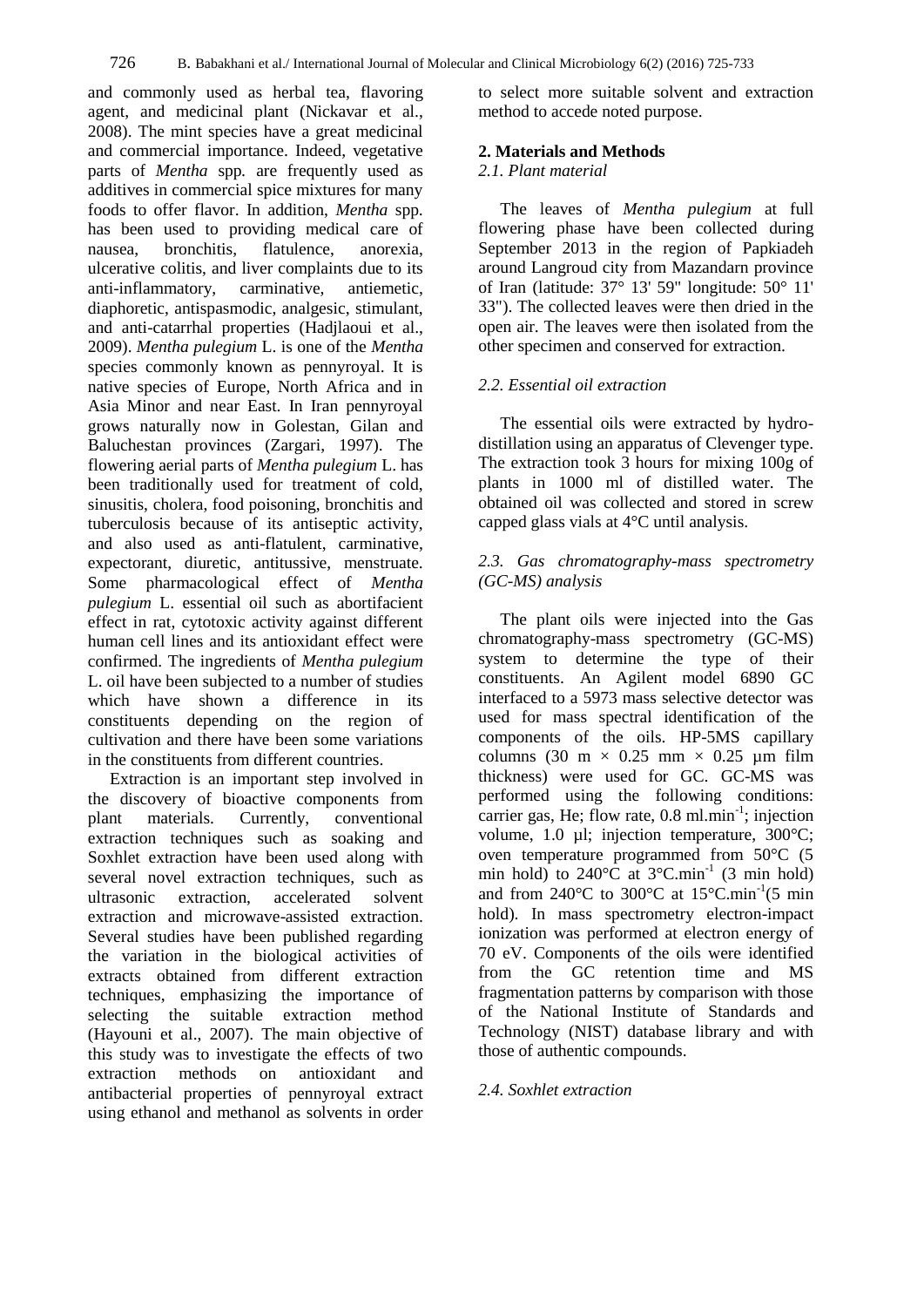Twenty grams of dried leaves were filled in two sets of Soxhlet apparatus containing 500ml methanol or ethanol as extraction solvents. The percolation was carried out for 6h and then the extracts were discharged and filtered. Afterward the solvents were individually discarded at 40°C under reduced pressure in rotary evaporator. Once concentrated to a small volume, each extract was allowed to dry completely in laboratory condition (25°C) overnight.

#### *2.*5. *Soaking extraction*

Twenty grams of dried leaves were soaked in 500 ml of methanol or ethanol as extraction solvents for 24h in covered beachers, the obtained extracts were filtered through Whatman num.1 filter paper. Afterward the solvents were individually discarded at 40°C under reduced pressure in rotary evaporator. Once concentrated to a small volume, each extract was allowed to dry completely in laboratory condition (25°C) overnight.

#### *2.6. Total phenol content*

Total content of the phenolic compounds in the methanolic and ethanolic extracts were determined by the modified Folin-Ciocalteau reagent according to Mandana et al., (2012), with slight modifications. One ml of extracts samples (5 mg of dried extract in acetone: water  $(60:40 \text{ v/v})$  was mixed with 0.2 ml Folin-Ciocalteau reagent (1:5 diluted with water) and after 15 min, 1 ml of 2%  $Na<sub>2</sub>CO<sub>3</sub>$  was added to the mixture. As control, reagent without adding extract was used. After incubation of the samples at room temperature in a dark place for 30 min, their absorbances were measured at 765 nm. The calculation of phenolics content was done on the basis of the gallic acid standard curve which construct by using the same procedure and concentrations of 0, 50, 100, 150,  $250$  and  $500$ mg.ml<sup>-1</sup>. The results were expressed as gallic acid equivalents (mg GAE/g extract sample).

#### 2.7. *Total flavonoid content*

Total flavonoid content determined using Bahorun et al., (1996) method. Briefly, the crude extract was diluted and 1.5 ml of 2%  $(w/v)$ Aluminium chloride  $(AICI<sub>3</sub>)$  was added to 1.5 ml of diluted crude extract or quercetin (positive control) and then mixed thoroughly. The mixture was allowed to stand for 15 min. Absorbance of the mixture was determined at 430 nm versus the prepared blank. Total flavonoid content was expressed as mg quercetin equivalent per gram extract (mg QE/g extract sample).

## *2.8. DPPH radical scavenging assays*

All extract solutions prepared by dissolving 50mg of dried extract in 100 ml methanol. The obtained solution diluted to preparing 100, 150, 200, 250 mg. $L^{-1}$  concentrations. DPPH radical scavenging activity of extracts was determined according to the method described by Brand-Williams et al., (1995). The inhibition percentage of the samples was calculated using the following formula: inhibition percentage of samples =  $[(A_0-A_1/A_0) \times 100]$  where  $A_0$  is the absorbance of the control and  $A_1$  is the absorbance of samples.

#### *2.9. Tests for antibacterial activity*

To investigate the antibacterial activities of extracts, two gram positive bacteria including *Staphylococcus aureus* and *Bacillus cereus* and two gram negative bacteria including *Pseudomonas aeruginosa* and *Escherichia coli* were used. The minimum inhibitory and bactericidal concentrations (MICs and MBCs) were determined using 96-well microtitre plates. The bacterial suspension was adjusted with sterile saline to a concentration of  $1.0 \times 10^5$ cfu.ml<sup>-1</sup>. The extracts to be investigated were dissolved in 10% dimethyl sulfoxide/Muller Hinton Broth to achieve the wanted<br>concentrations  $(0.24-200 \text{ }\mu\text{g.m}^{-1})$ . The  $concentrations$   $(0.24-200)$ ). The microplates were incubated for 24 h at 37 °C. The lowest concentrations without visible growth (at the binocular microscope) were defined as concentrations that completely inhibited bacterial growth (MICs). The MBCs were determined by serial sub-cultivation 50 µl of the suspensions from the wells which did not show any growth after incubation during MIC assays to 150 μl of fresh broth further incubation for 48 h. The lowest concentration with no visible growth was defined as the MBC. Gentamicin was used as a positive control (Mativandlela et al., 2006; Kuete et al., 2008).

## *2.10. Statistical analysis*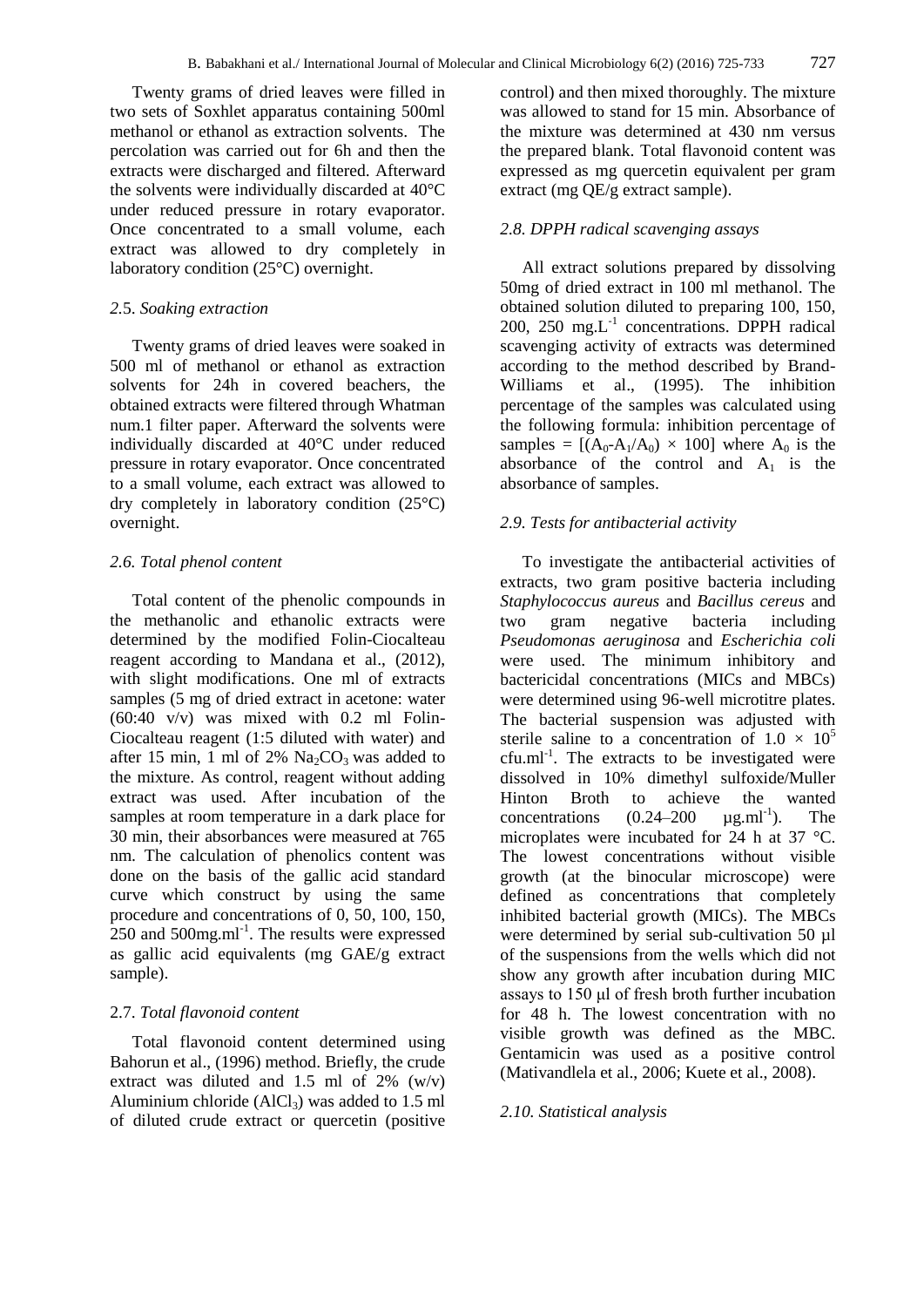All assays were carried out in triplicates and results are expressed as mean ± SE. Analysis of variances was performed with two way ANOVA method. The significant differences between mean values were determined by Duncan's multiple range test to discriminate significance (defined as  $p \leq 0.05$ ). The statistical analysis was carried out using statistical analysis system software (version 9.2, SAS institute); graphs drew by Excel 2007.

## **3. Results and Discussion**

#### *3.1. The essential oil composition*

In the essential oil which obtained of *Mentha pulegium* leaves at full flowering stage, thirteen different compounds were identified, which made up 97.97% of the total essential oil (Table1).

The higher percentages are as follows: 2 hydroxy-2-methyl butric acid (80.71%), Benzenthiol (4.3%), 2-Chloro1-(2-hydroxy-4 methoxy phenyl)-ethanon (2.94%), Menthone (2.02%), Pulegone (1.8%), n-hexadecanoic acid (1.44%) and O-ethyl dipropyl phosphorodithioic acid (1.38%) Fig.1. According to previous studies the highest yield for essential oil

extraction observed in full flowering phase (Nouri and Esmaeilian, 2012; Hmiri et al., 2011; Toncer and Kizil, 2005). The highest yield of essential oils in this stage may be due to their ecological role in attracting pollinators and in being as antifungal defense mechanism (Verma et al., 2010).

The chemical compositions analysis of essential oils by GC/MC revealed that unlike to many studies from Iran and other countries such as Sardashti and Adhami (2013) and Agnihotri et al., (2005) which reported that Menthone and Pulegone made the main constituents of essential oils of pennyroyal leaves, we observed that the named compounds were less than 2.5% of essential oils components. It has been reported that the native *M. pulegium* in Iran contains less than 0.1% pulegone (Motamedi et al., 2009). The possible reason can be due to this fact the growth region of the plants have direct effect on their composition and active constituents. The differences in essential oil composition and yield of *Mentha* species arose of variation in temperature, relative humidity, duration of sunshine, air movement and rainfall of regions that have been collected (Abdullah-Ijaz, 2009).

| Compound                                                             | RT    | Percentage | Compound                                   | RT    | Percentage |
|----------------------------------------------------------------------|-------|------------|--------------------------------------------|-------|------------|
| Silanediol                                                           | 4.45  | 0.72%      | $2,4-bis(1,1-dimethyl)$<br>ethyl phenol)   | 27.79 | 0.35%      |
| Ethyl acetat                                                         | 5.16  | 0.68%      | Diphenyl disulfide                         | 34.25 | 0.45%      |
| 2-hydroxy-2-methyl<br>butric acid(alpha-hydroxy-<br>isovaleric acid) | 5.76  | 80.71%     | Hexadecanoic methyl<br>ester               | 35.26 | $0.55\%$   |
| Benzenthiol                                                          | 14.36 | 4.3%       | n-hexadecanoic acid                        | 35.81 | 1.44%      |
| 2-Chloro1-(2-hydroxy-<br>4-methoxy phenyl)<br>ethanon                | 19.23 | 2.94%      | $3-(4-methoxy-2-$<br>propenoic acid)       | 39.97 | 0.63%      |
| Menthone                                                             | 19.7  | 2.02%      | O-ethyl dipropyl<br>phosphorodithioic acid | 45.29 | 1.38%      |
| Pulegone                                                             | 21.89 | 1.8%       |                                            |       |            |

**Table 1.** Chemical composition of essential oil of M. pulegium L. (97.97%)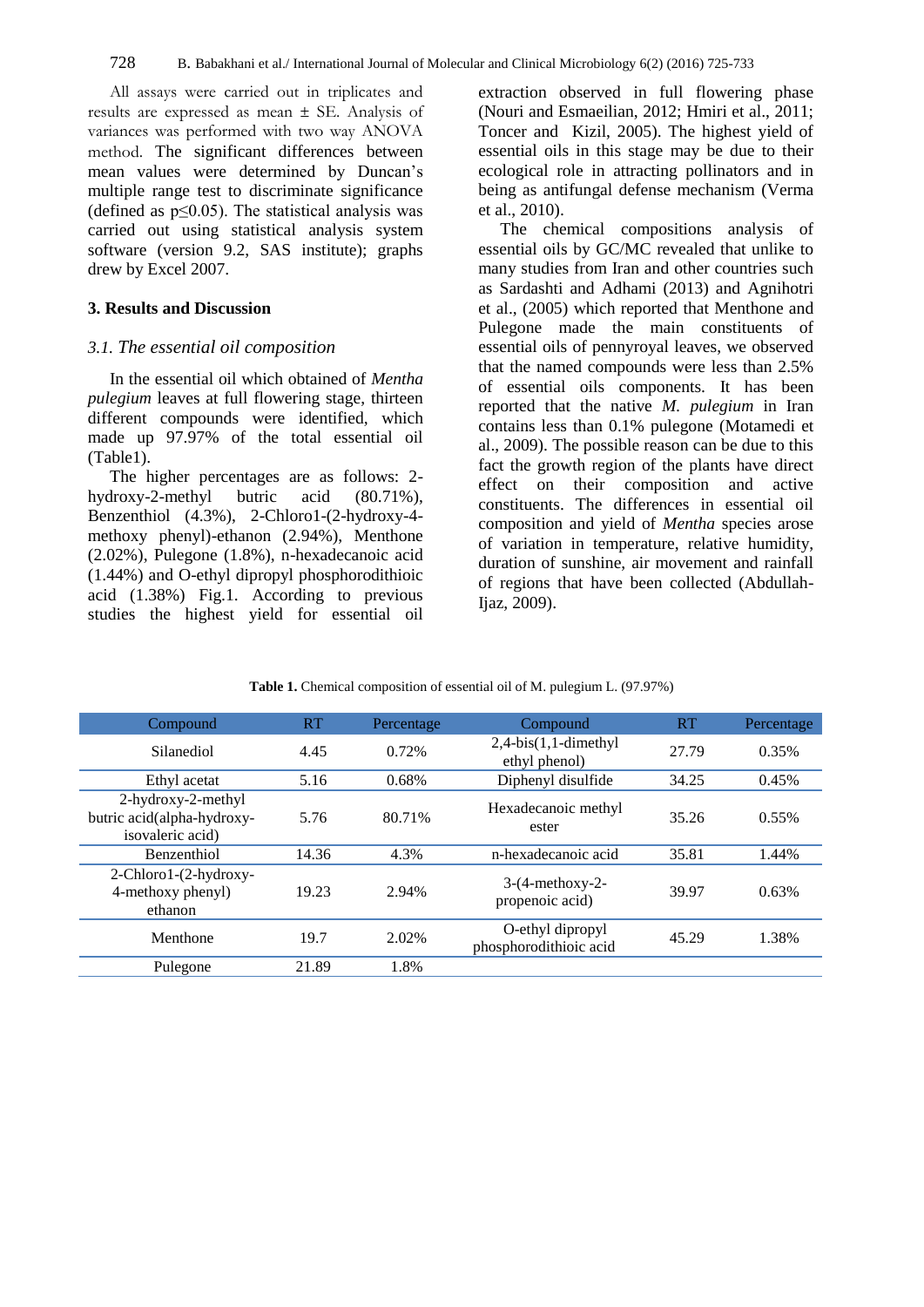

#### *3.2. The effect of extraction method on phenolics*

The extraction method and solvent type effects on phenolics and flavonoids contents of pennyroyal extracts are shown in Fig 2 and Fig 3 respectively. Methanol has a polarity index of 5.1. Mostly methanol is used for extraction various polar compounds. Moreover methanol among all the alcohols has low boiling point of just 65 degree Celsius. So extraction and concentration of bioactive compounds is easy by using different extraction methods and rotary respectively. Methanol has been found to be more efficient in extraction of lower molecular weight phenolic compounds. This may be due to the fact that phenolics are often extracted in higher amounts in more polar solvents (Sultana et al., 2007; Guyot et al., 2001). According to results, the methanolic extract obtained by soaking method contained higher phenolics and flavonoids contents in comparison with others  $(p \le 0.05)$ .

The lower phenolics contents in extracts obtained by soxhelet method may be due to thermal decomposition of the target compounds which usually occurs at the boiling point of the solvent for a long time (Luque de Castro and Garcia-Ayuso, 1998). Our data are in accordance with those reported previously which has shown that methanol had better recoveries and is specifically effective in extracting polyphenols (Abaza et al., 2011). Also, Liu et al., (2007) found that phenolic and flavonoid contents of an endophytic Xylaria sp. were higher in methanol extracts than other extracts.

### *3.3. Free radicals scavenging activity*

The free- radicals scavenging activity of *Mentha pulegium* extracts using the DPPH method is presented in Fig 4. Similar to phenolics and flavonoids contents of extracts, the highest antiradical properties of extracts recorded in methanolic extract obtained by soaking method. Antioxidant activities of extracts from aromatic plants are mainly attributed to the active compounds present in their extract. The phenolic compounds found naturally in Mentha were suggested to be the major contributors to the antioxidant activities of the plant extract. It has been reported that thermal processing conditions might result in the loss of natural antioxidants because heat may accelerate their oxidation and other degenerative reactions (Sultana et al., 2009). Thus, heating temperature may lead to lowered antioxidant activities of soxhelet obtained extracts. Similarly, Annegowda et al., (2011) reported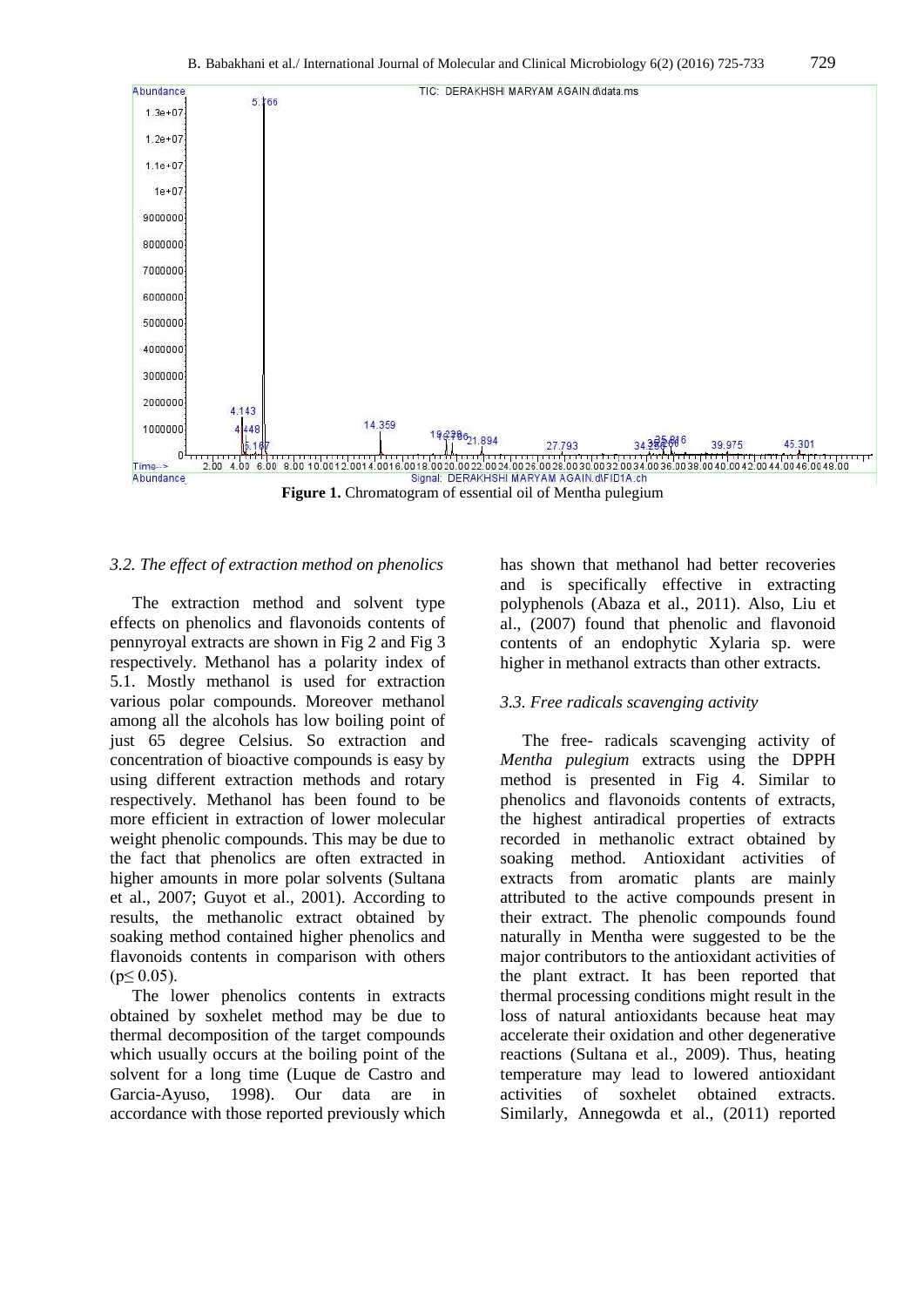that soaking obtained extract showed higher antioxidant activity than soxhelet obtained extract.

#### *3.4. Antibacterial activity*

The antibacterial activities of pennyroyal extracts against four bacteria strains was determined by MIC and MBC method and shown in Table 2. As noted in previous section, the methanolic extract of pennyroyal which obtained with soaking method contained higher polyphenol and flavonoids than others. The antimicrobial power of plant phenolics is well known (Pereira et al., 2006). In this study, the main compounds of essential oil of pennyroyal was 2-hydroxy-2-methyl butyric acid (alphahydroxy-isovaleric acid), Benzenthiol, 2- Chloro1-(2-hydroxy-4-methoxy phenyl) ethanon, Menthone, Pulegone, n-hexadecanoic acid and O-ethyl dipropyl phosphorodithioic acid respectively (Table 1). It has been found that alpha-hydroxy acids such as alpha-hydroxyisovaleric acid (2-hydroxy-2-methyl

butyric acid) compounds are inhibitory to a large

spectrum of micro-organisms (Hietala et al., 1979). Antibacterial activity of extracts can also be attributed to Menthone (Elansary and Ashmawy, 2013) and Pulegone (Sarrazin et al., 2015). In other studies, antibacterial properties of ocimene, α-pinene, 1,8 cineol have been previously reported (Glamoclija et al., 2001; Griffin et al., 2000; Pierangeli et al., 2009). According to results gram negative bacteria were less susceptible than gram positive ones. The outer membrane of gram-negative bacteria contains hydrophilic lipopolysaccharides (LPS), which create a barrier toward macromolecules and hydrophobic compounds, providing gramnegative bacteria with higher tolerance toward hydrophobic antimicrobial compounds like phenolic compounds. Our results are in good agreement with Motamedi et al., (2014) and Mahboubi and Haghi (2008) which reported that the main components of *M. pulegium* extracts<br>and essential oil exhibited remarkable and essential oil exhibited remarkable antibacterial activity against Gram positive bacteria than Gram negative ones.



**Figure 2**. The effects of solvent type and extraction method on phenolic compounds content of pennyroyal extract. Values are expressed as means of three independent experiments ± standard error (SE). Treatments with the same lower-case letters were not significantly different based on mean comparison by Duncan's test at p≤0.05.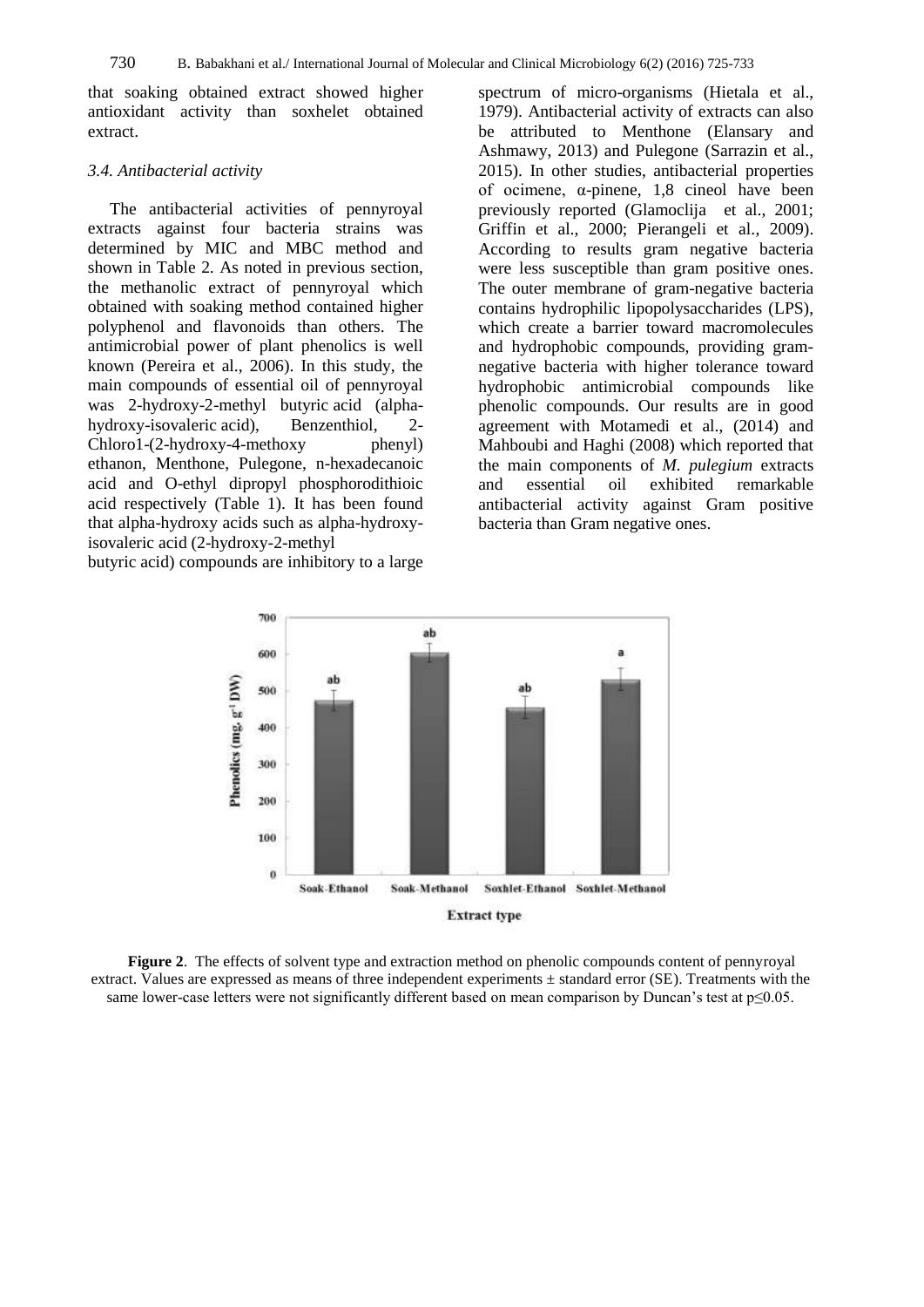

**Figure 3.** The effects of solvent type and extraction method on flavonoids content of pennyroyal extract. Values are expressed as means of three independent experiments  $\pm$  standard error (SE). Treatments with the same lowercase letters were not significantly different based on mean comparison by Duncan's test at p≤0.05.



**Figure 4.** The effects of solvent type and extraction method on antibacterial properties of pennyroyal extract. Values are expressed as means of three independent experiments ± standard error (SE). Treatments with the same lower-case letters were not significantly different based on mean comparison by Duncan's test at p≤0.05.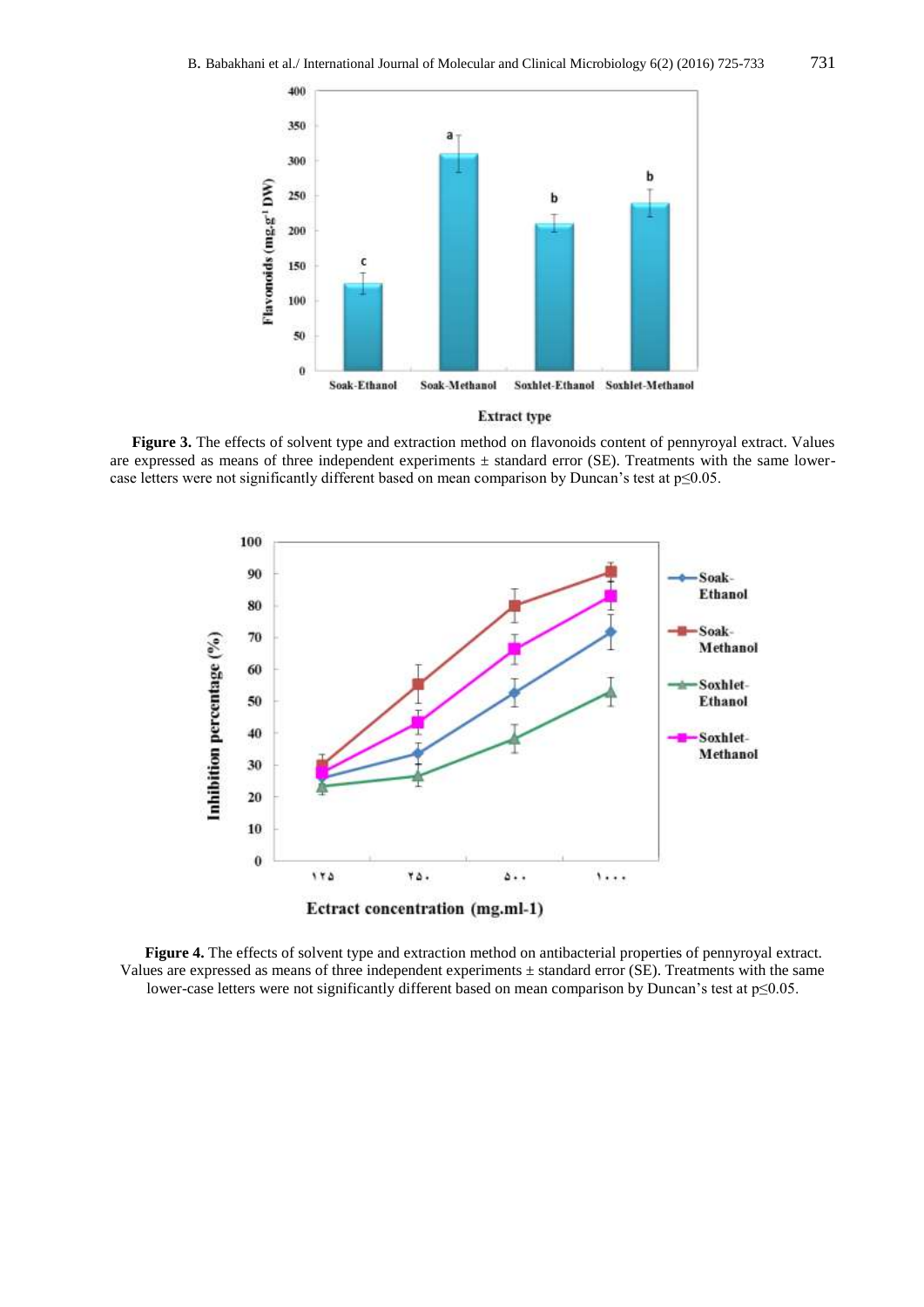| <b>Extraction method</b>  |            | Ethanol-Soxhlet |            | Ethanol-Soaking | Methanol-<br>Soxhlet |       |            | Methanol-<br>Soaking |            | <b>Gentamicine</b> |
|---------------------------|------------|-----------------|------------|-----------------|----------------------|-------|------------|----------------------|------------|--------------------|
| Bacteria                  | <b>MIC</b> | <b>MBC</b>      | <b>MIC</b> | <b>MBC</b>      | <b>MIC</b>           | MBC   | <b>MIC</b> | <b>MBC</b>           | <b>MIC</b> | <b>MBC</b>         |
| Staphylococcus<br>aureus  | 62.5       | 125             | 62.5       | 125             | 62.5                 | 125   | 15.62      | 31.25                | 3.906      | 7.81               |
| Bacillus cereus           | 3.906      | 7.81            | 3.906      | 7.81            | 7.81                 | 15.62 | 3.906      | 3.906                | 3.906      | 7.81               |
| Escherichia coli          | 15.62      | 31.25           | 7.81       | 15.62           | 31.25                | 62.5  | 7.81       | 15.62                | 3.906      | 7.81               |
| Pseudomonas<br>aeruginosa | 31.25      | 62.5            | 7.81       | 15.62           | 15.62                | 31.25 | 15.62      | 31.25                | 1.953      | 3.906              |

**Table 2.** Antibacterial activity of different extracts (MIC and MBC  $- \mu g.m^{-1}$ ), microdilution method

#### **Conclusion**

As conclusion remarks it can be concluded that more polar solvent (methanol) and soaking method solved phenolic compounds more efficiently than ethanol and soxhelet method. Because of higher phenolics in pennyroyal methanolic extract obtained with soaking method, this extract showed better antibacterial activity and antioxidant properties than other extracts.

#### **Acknowledgements**

The authors gratefully acknowledge the financial and other support of this research, provided by the Islamic Azad University, Tonekabone Branch, Mazandaran, Iran.

#### **Refereces**

- Abaza, I., Ben-Youssef, N., Manai, H., et al. 2011. Chetoui olive leaf extracts: influence of the solvent type on phenolics and antioxidant activities. Grasas Aceites. 62 (1): 96-104.
- Abdullah-Ijaz, H. 2009. Characterization and biological activities of essential oils of somespecies of Lamiaceae. PhD thesis, University of agriculture, Faisalabad, Pakistan.
- Agnihotri, V., Agarwal, S., Dhar, P., et al. 2005. Essential oil composition of Mentha pulegium L. growing wild in the north-western Himalayas India. Flavour Frag. J. 20(6): 607- 610.
- Annegowda, H.V., Mordi, M.N., Ramanathan, S., et al. 2011. Effect of Extraction techniques on phenolic content, antioxidant and antimicrobial activity of Bauhinia purpurea: HPTLC determination of antioxidants. Food Anal. Methods. 5(2): 226-233.
- Bahorun, T., Gressier, B., Trotin, F., et al. 1996. Oxygen species scavenging activity of phenolic extracts from hawthorn fresh plant organs and pharmaceutical preparations. Arzneimittel-Forsch. 46(11): 1086-1089.
- Brand-Williams, W., Cuvelier, M.E., Berset, C. 1995. Use of a free radical method to evaluate antioxidant activity. Lebensm. Wiss. Technol. 28: 25-30.
- Dudareva, N., Negre, F., Nagegowda, D.A., Orlova, I. 2006. Plant volatiles: Recent advances and future perspectives. Crit. Rev. Plant Sci. 25: 417-40.
- Elansary, H.O., Ashmawy N.A. 2013. Essential oils of mint between benefits and hazards. J. Essent. Oil. Bear. Plants. 16 (13): 429–438.
- Glamoclija, J.M., Sokovic, M.D., Siljegovic, J.D., et al. 2001. Chemical composition and antimicrobial activity of Echinophora spinosa L. (Apiaceae) essential oil. Rec. Nat. Prod. 5: 319-323.
- Griffin, G.S., Markham, L.J., Leach, N.D. 2000. An agar dilution method for the determination of the minimum inhibitory concentration of essential oils. J. Essential Oil Res. 12: 149-255.
- Guyot, S., Marnet, N., Drilleau, J. 2001. Thiolysis-HPLC characterization of apple procyanidins covering a large range of polymerization states. J. Agri. Food Chem. 49: 14-20.
- Hadjlaoui, H., Najla, T., Emira, N., et al. 2009. Biological activities of the essential oils and methanol extract of tow cultivated mint species (Mentha longifolia and Mentha pulegium) used in the Tunisian folkloric medicine. World J. Biotech. Microbiol. 25: 2227–2238.
- Hayouni, E.A., Abedrabba, M., Bouix, M., Hamdi, M. 2007. The effects of solvents and extraction method on the phenolic contents and biological activities in vitro of Tunisian Quercus coccifera L. and Juniperus phoenicea L. fruit extracts. Food Chem. 105: 1126– 1134
- Hietala, P.K., Westermarck, H.W., Jaarma, M. 1979. [Identification of antimicrobial alpha-](http://www.karger.com/Article/Fulltext/176260)